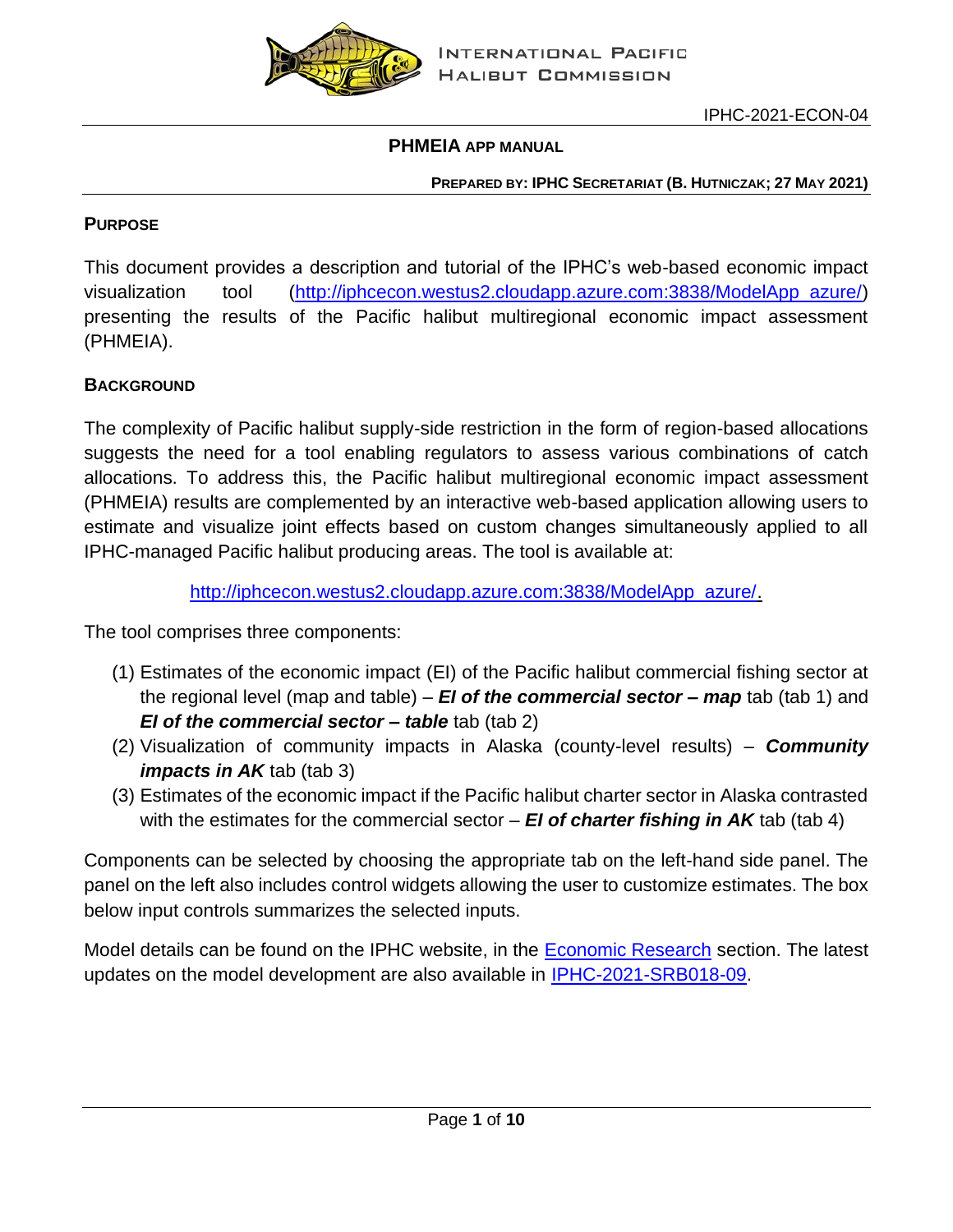## *Economic impact of the Pacific halibut commercial fishing*

The map (tab 1) and the table (tab 2) display the EI estimates as deviations from the status quo in the selected year (select box 1 in the sidebar) in the selected currency (select box 2 in the sidebar).

The EI is calculated based on the input supplied in terms of Pacific halibut output value (in mil. USD/CAD) by region (see **[Box 1](#page-1-0)** for definitions of regions) using sidebar sliders (**[Figure](#page-2-0) 1**).

The default values are set to status quo outputs in each region in the selected year;<sup>1</sup> thus, by definition, the initially displayed EI is NULL. The displayed results should be interpreted as "*what would be the economic impact if the output in AK/BC/WC increased/decreased by XX mil. USD/CAD in the given year*." Decreasing the output to ZERO in each region gives the total contribution of the Pacific halibut commercial fishing to the economy of each region.

### <span id="page-1-0"></span>**Box 1**: *PHMEIA model regions*

The PHMEIA model accounts for interregional spillovers. These represent economic stimulus in regions other than the one in which the exogenous change is considered. This allows accommodation of increasing economic interdependence of regions and nations. The model considers three primary Pacific halibut producing regions, as well as residual regions, to account for cross-boundary effects of fishing in the Pacific Northwest:

- Alaska (AK)
- US West Coast (WC including WA, OR and CA)
- British Columbia (BC)
- Rest of the United States (RUS)
- Rest of Canada (ROC)
- Rest of the world (ROW) exogenous in the model

By accounting for the economic linkages among these six regions, the study shows the importance of the multiregional approach to measuring economic impacts more accurately. This is particularly important in the context of shared resources and joint management, such as the case of collective management of Pacific halibut by the IPHC.

Page **2** of **10** <sup>1</sup> For Alaska, the analysis focuses on harvest landed under IFQ and CDQ management program and reported sold.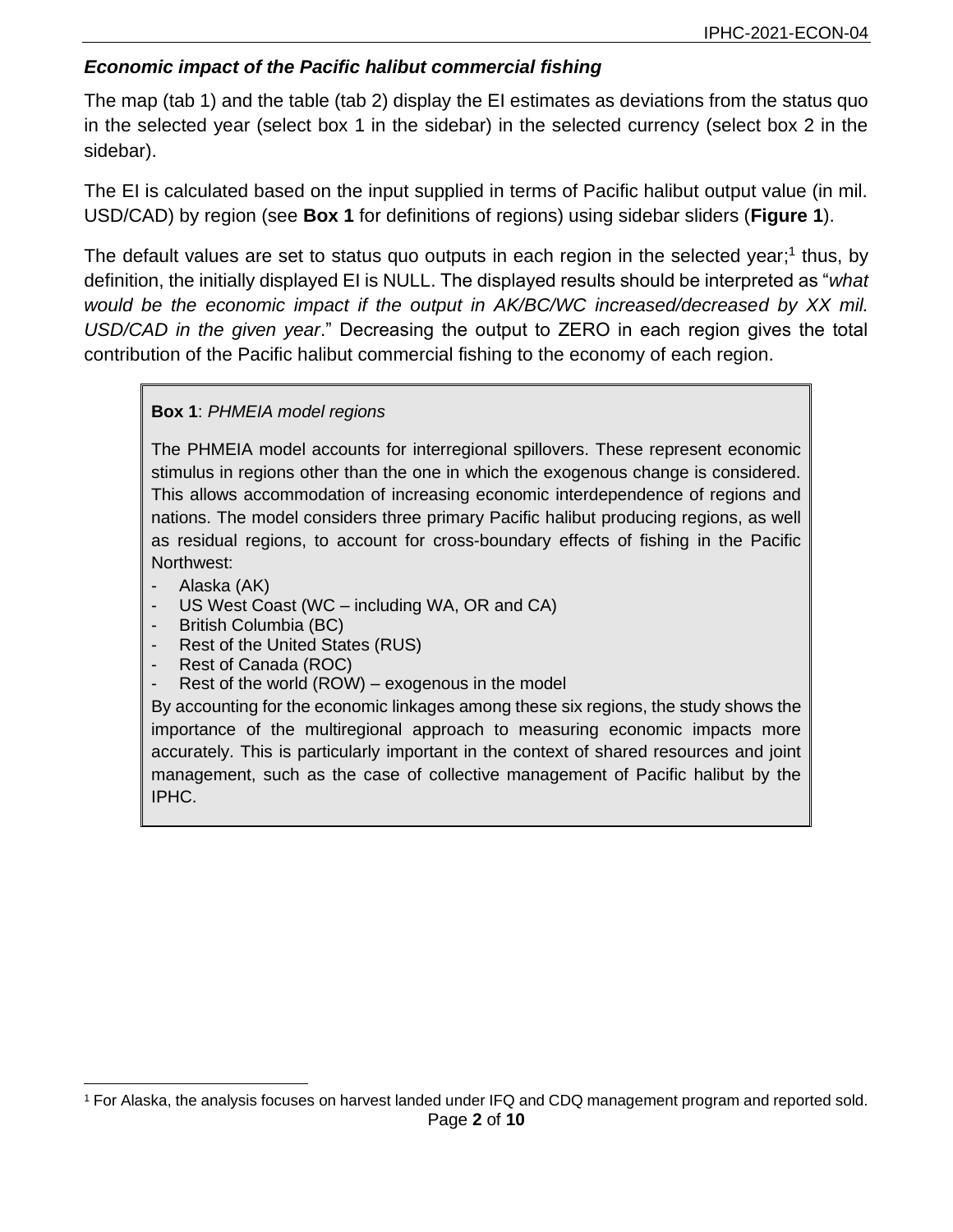

*Figure 1: PHMEIA model input sliders.*

<span id="page-2-0"></span>While the table tab (tab 2) includes the full set of results for the given combinations of fishery outputs, the map in tab 1 displays the selected type of EI and its components (see **[Figure](#page-3-0) 2** for control widgets). First, the user selects the type of impact to display. These are defined as follows:

- **Output:** Output is a measure of the total value of goods produced.
- **Wages**: Compensation of employees, includes employer social contributions (e.g., contributions for employee pension)
- **Value added/GDP:** Value added is a measure of the wealth created by industry activity. It is the sum of compensation of employees, taxes on production and imports less subsidies, and gross operating surplus, which includes proprietor income. Value added and the value of the intermediate inputs gives the output. Note that the PHMEIA model endogenizes only households. The impact on taxes and returns to the capital (value added components other than employee compensation and proprietor income) is fixed. Thus the estimate can be equivalently considered a measure of impact on earnings by households by place of work.
- **Employment:** Employment measure represents the number of jobs supported by economic activity. Estimates of employment are given in the number of employees. The EI in terms of the number of employees is proportional to the estimate of output.
- **Households income**: Households income is a measure of the impact on earnings by households by place of residence. This estimate accounts for the flow of earnings between regions related to out-of-state employment, flows related to beneficial ownership of Pacific halibut fishing rights in Alaska (i.e., quota holdings), and corporate interests of the processing sector. Impact on household income is derived directly from the SAM matrix and cannot be decomposed into direct, indirect and induced EIs (see next paragraph).

Second, the user may select EI components that will be displayed: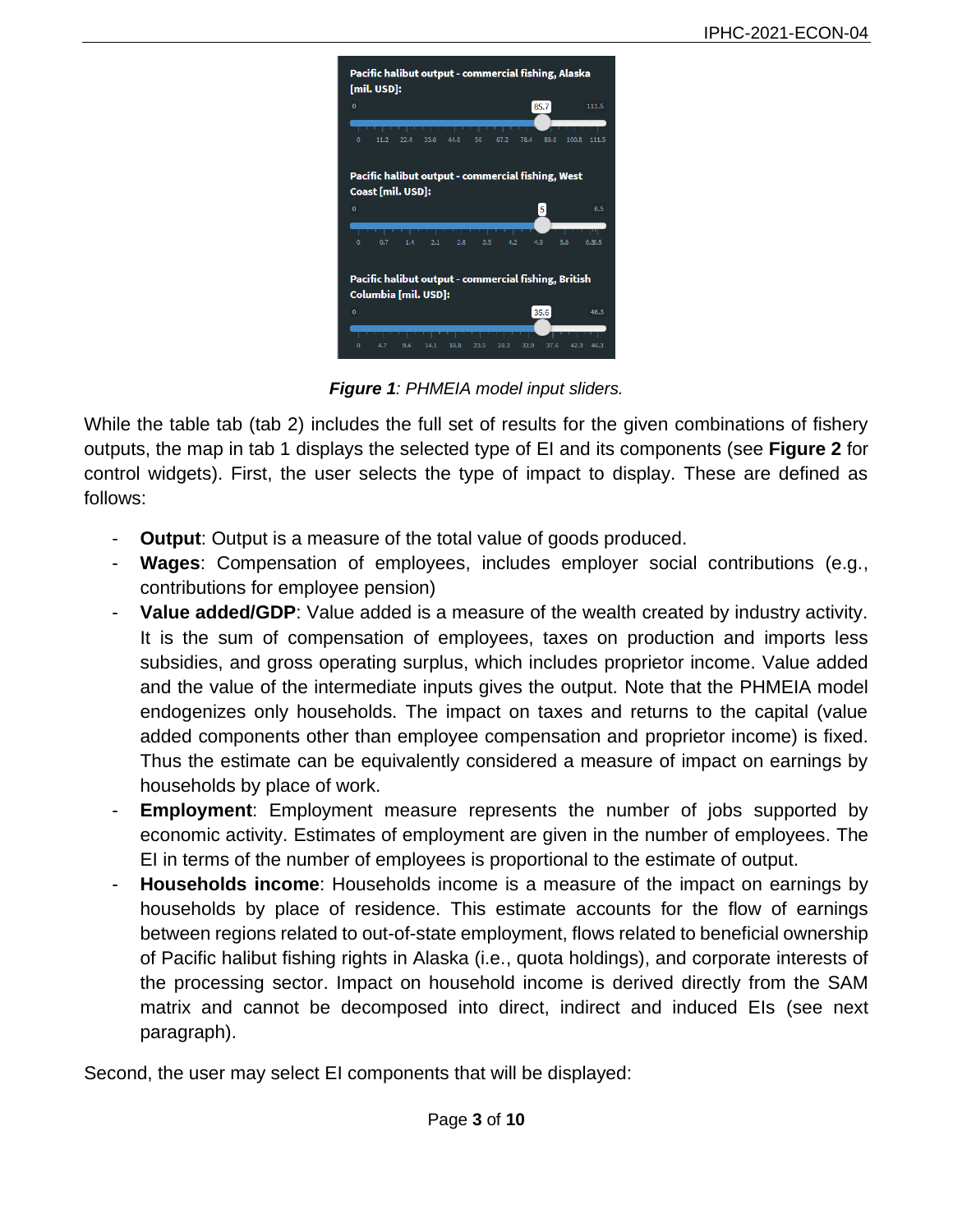- **Direct EIs** reflect the changes realized by the direct Pacific halibut resource stock users, i.e., Pacific halibut fishers.
- **Indirect EIs** are the result of business-to-business transactions indirectly caused by the direct EIs. The indirect EIs provide an estimate of the changes related to expenditures on goods and services used in the production process of the directly impacted industries. In the context of the PHMEIA, this includes an impact on upstream economic activities associated with supplying intermediate inputs to the direct users of the Pacific halibut resource stock.
- Induced EIs result from increased personal income caused by the direct and indirect effects. In the context of the PHMEIA, this includes economic activity generated by households spending earnings that rely on the Pacific halibut resource.

Unless fully substituted by imports, changes in the fisheries output are also associated with production adjustments by **forward-linked industries** relying on the supply of fish. Selecting *Include forward-linked (FL) Pacific halibut processin*g includes in the assessment of the EI also the Pacific halibut processing sector. It is important to note that because the output of an industry requires output from other industries, EI in terms of output (option 1 in the *Type of impact to display* select box) double-counts if one attempts to use it to measure the EI including forwardlinked processing. In this case, the estimates should be interpreted as the amount of dollars in circulation.

| Type of impact to display: |                                  |                                                                                                                 |
|----------------------------|----------------------------------|-----------------------------------------------------------------------------------------------------------------|
|                            | Output<br>▴                      |                                                                                                                 |
|                            | Output                           | Type of impact to display:                                                                                      |
|                            | Wages                            | Output                                                                                                          |
|                            | Value added / GDP                |                                                                                                                 |
|                            | Employment [Number of employees] | Direct economic impact (Pacific halibut fishery) $\Box$ Indirect economic impact $\Box$ Induced economic impact |
|                            | Households income                | Include forward-linked (FL) Pacific halibut processing<br>$\Box$                                                |

*Figure 2: Control widgets allowing the user to select the type of EI and its components.*

<span id="page-3-0"></span>It is important to note that the results represent a static snapshot of EIs based on the observed prices and other economic conditions. A dynamic approach to estimating the economic impact of Pacific halibut resource is an extension suggested in the IPHC 5-year Program of Integrated Science and Research (2021-2026) [\(IPHC-2021-SRB018-10\)](https://www.iphc.int/uploads/pdf/srb/srb018/iphc-2021-srb018-10.pdf).

The full set of results for the selected combination of fishery outputs can be downloaded by clicking the *Download* button at the bottom of the table tab (tab 2).

### *Example 1*

<span id="page-3-1"></span>The example section suggests a series of steps that modifies the app output. Text in blue represent selections in the control widgets. What follows is the interpretation of the displayed results. Example 1 focuses on displaying the desired set of EI measured by region.

1. Select tab  $\rightarrow$  EI of the commercial sector – map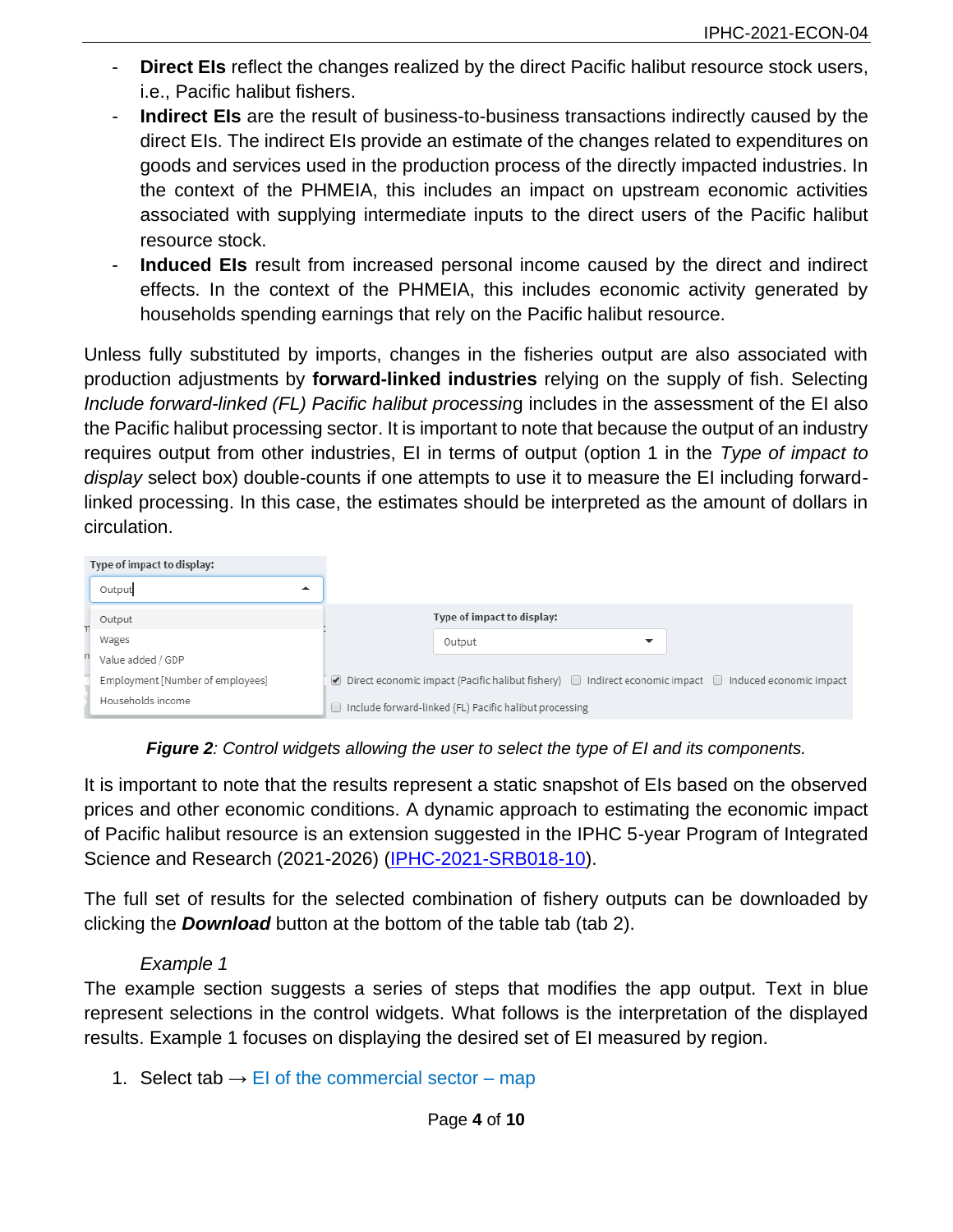- 2. Select year  $\rightarrow$  2019
- 3. Select currency  $\rightarrow$  USD
- 4. Change the position of the slider Pacific halibut output commercial fishing, Alaska [mil. USD]  $\rightarrow$  90 (this represents a hypothetical change in the output by the commercial fishing sector in Alaska from USD 85.7 mil. to USD 90 mil., i.e., an increase of the production by USD 4.3 mil. or 5% (you can use keyboard arrows for precise selection of the output).

The box below the sliders summarizes the user-defined adjustments and compares them with the selected year's status quo. The default display following the adjustment of the Pacific halibut output is the direct EI in terms of output, i.e., change in the landing value by region (here adopted only for Alaska). Note that the changes on the map displaying in light-to-dark green indicate increases with respect to the status quo, while decreases will display in the orange-to-red palette.

5. Select  $→$  Indirect economic impact and  $→$  Induced economic impact (Direct economic impact (Pacific halibut fishery) remains selected)

The map will now display the sum of the full set of the EI components (direct, indirect, and induced EI). Note that selecting indirect and/or induced components of the EI, the economic impact is realized not only in Alaska but also in other regions because of the spillover effects.

6. Change the type of impact to display to  $\rightarrow$  Value added/GDP

Now, the map will display the contribution of the Pacific halibut commercial fishing in Alaska to each region. Other types of EI that can be displayed include wages, employment, and households income).

7. Select  $\rightarrow$  Include forward-linked (FL) Pacific halibut processing

Selecting this option extends the scope of the displayed EIs to the forward-linked Pacific halibut processing sector. The measure including forward-linked processing assumes that the change in the fishing sector has a proportional impact on the processing sector that relies on the supply of fish.

The model suggests that an increase of Pacific halibut output in Alaska by 5% in 2019 would contribute to the GDP of Alaska about USD 2.6 mil., but there would also be a substantial contribution to the economy of the US West Coast (USD 0.6 mil.) and the rest of the United States (USD 1.5 mil.). See the final output from the described example in **[Figure](#page-5-0) 3**.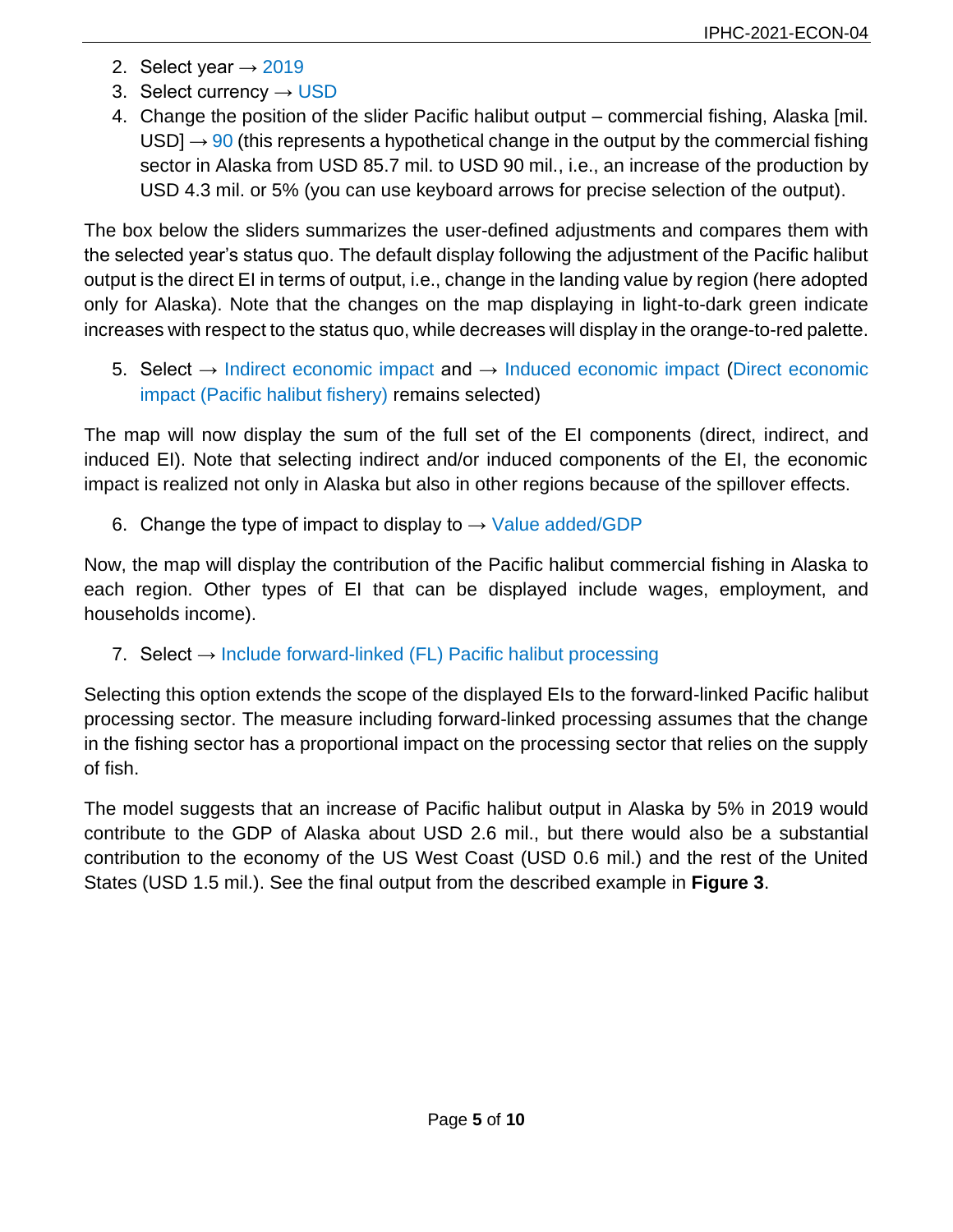

<span id="page-5-0"></span>

*Example 2*

- 1. Select tab  $\rightarrow$  EI of the commercial sector map
- 2. Select year  $\rightarrow$  2019
- 3. Select currency  $\rightarrow$  USD
- 4. Select  $\rightarrow$  Indirect economic impact and  $\rightarrow$  Induced economic impact (Direct economic impact (Pacific halibut fishery) remains selected)
- 5. Change the position of the slider Pacific halibut output commercial fishing, West Coast [mil. USD]  $\rightarrow$  4 (20% decrease)
- 6. Change the position of the slider Pacific halibut output commercial fishing, Alaska [mil.  $USD$ ]  $\rightarrow$  96 (12% increase)

Notice that a decrease in Pacific halibut output on the US West Coast (step 5) has a negative impact on the region and causes ca. USD 2.4 mil. loss. However, an additional increase in output in Alaska (step 6) results in positive net EI on the US West Coast (ca. USD 1.2 mil). See the comparison in **[Figure](#page-6-0) 4**.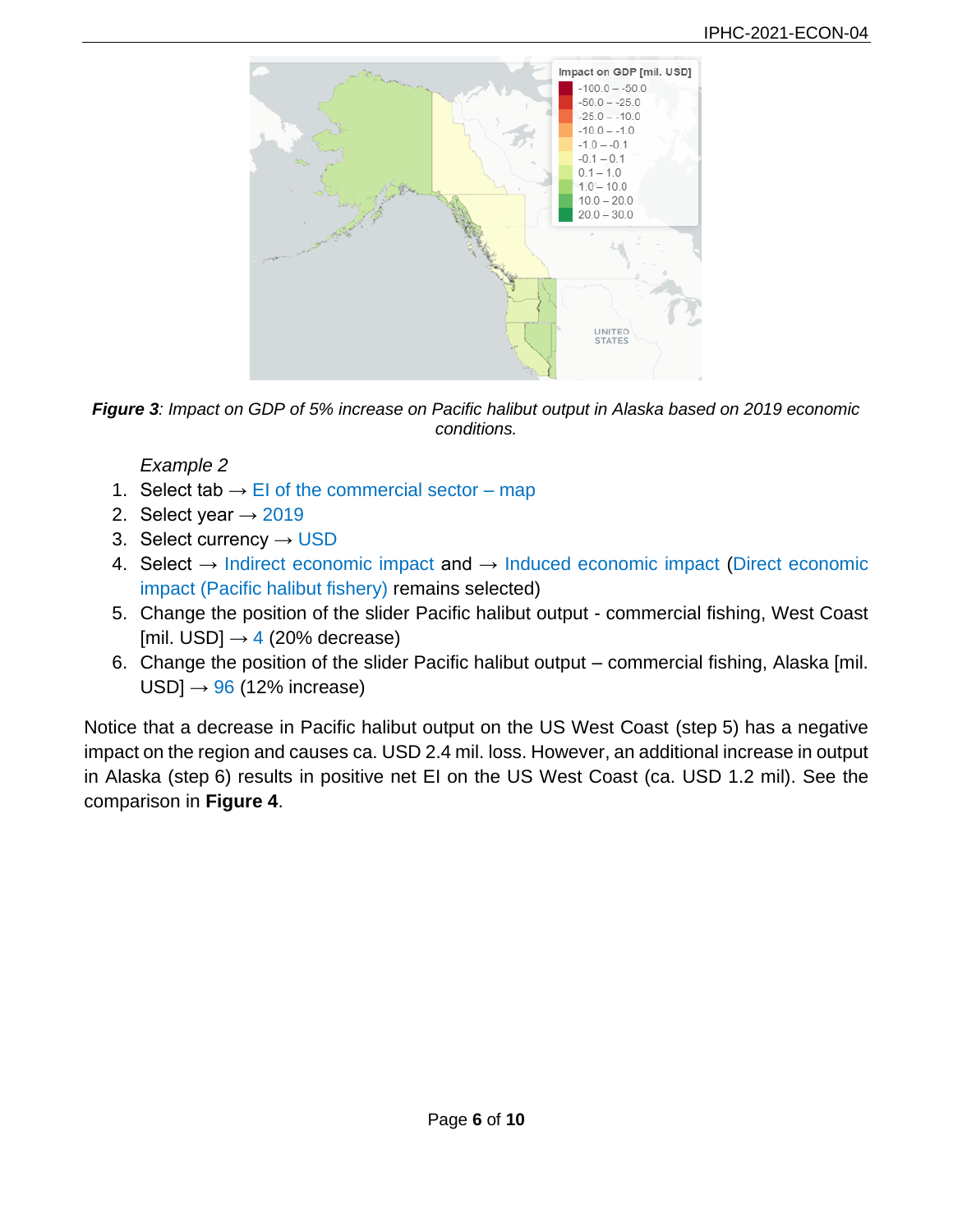

<span id="page-6-0"></span>*Figure 4: EI of (a) 20 % decrease of Pacific halibut output in WC and (b) 20 % decrease of Pacific halibut output in WC and 12% increase in Alaska. Both figures based on 2019 economic conditions.*

## *Community impacts in Alaska*

Besides providing economic impact estimates for broadly-defined regions (as defined in **[Box 1](#page-1-0)**), the PHMEIA model results inform the community impacts of the Pacific halibut commercial fishing in Alaska, and highlight communities (counties) particularly dependent on fishing-related economic activities.

The map in tab 3 offers two options for displaying values (radio buttons options):

- **Direct earnings only [mil. USD]**: This includes earnings in the Pacific halibut commercial sector (Pacific halibut commercial fishing and Pacific halibut processing) retained in each county after adjusting for the cross-country flows related to employment and profits. Enrings from wages in the Pacific halibut fishing sector were assigned to counties based on the registered homeport of the vessel, while in the Pacific halibut processing sector, based on the processing location. Proprietor income in the Pacific halibut fishing was assigned to countries based on the residence of the permit owner and residence of the vessel owner (assuming 50-50 split, if different), and in the Pacific halibut processing, based on the location of the processor final point of contact.
- **Total economic impact [mil. USD]**: This is the sum of direct earnings as well as indirect and induces EIs evaluated based on the *local exposure* to the region's Pacific halibut economic impact, using calculated multiplier effects.<sup>2</sup> Local exposure was assessed as a county's share in the total value of Pacific halibut landed in Alaska. This approach implies the use of imported commodities in the same proportions by each county and no crosscounty trade in commodities, which in turn implies that intra-Alaska indirect and induced economic effects retention within the county.

<sup>2</sup> Extending the community analysis beyond a simplified approach described in [IPHC-2021-SRB018-09](https://www.iphc.int/uploads/pdf/srb/srb018/iphc-2021-srb018-09.pdf) to a full community level (or any other spatial scale) SAM-based model requires significant investment in identifying the economic relationships between different sectors or industries (including both seafood and non-seafood industries) within each broader-defined region, this including deriving estimates on intra-regional trade in commodities and flow of earnings. It is an appealing extension of the current model, but not a feasible avenue for the project with its current time frame.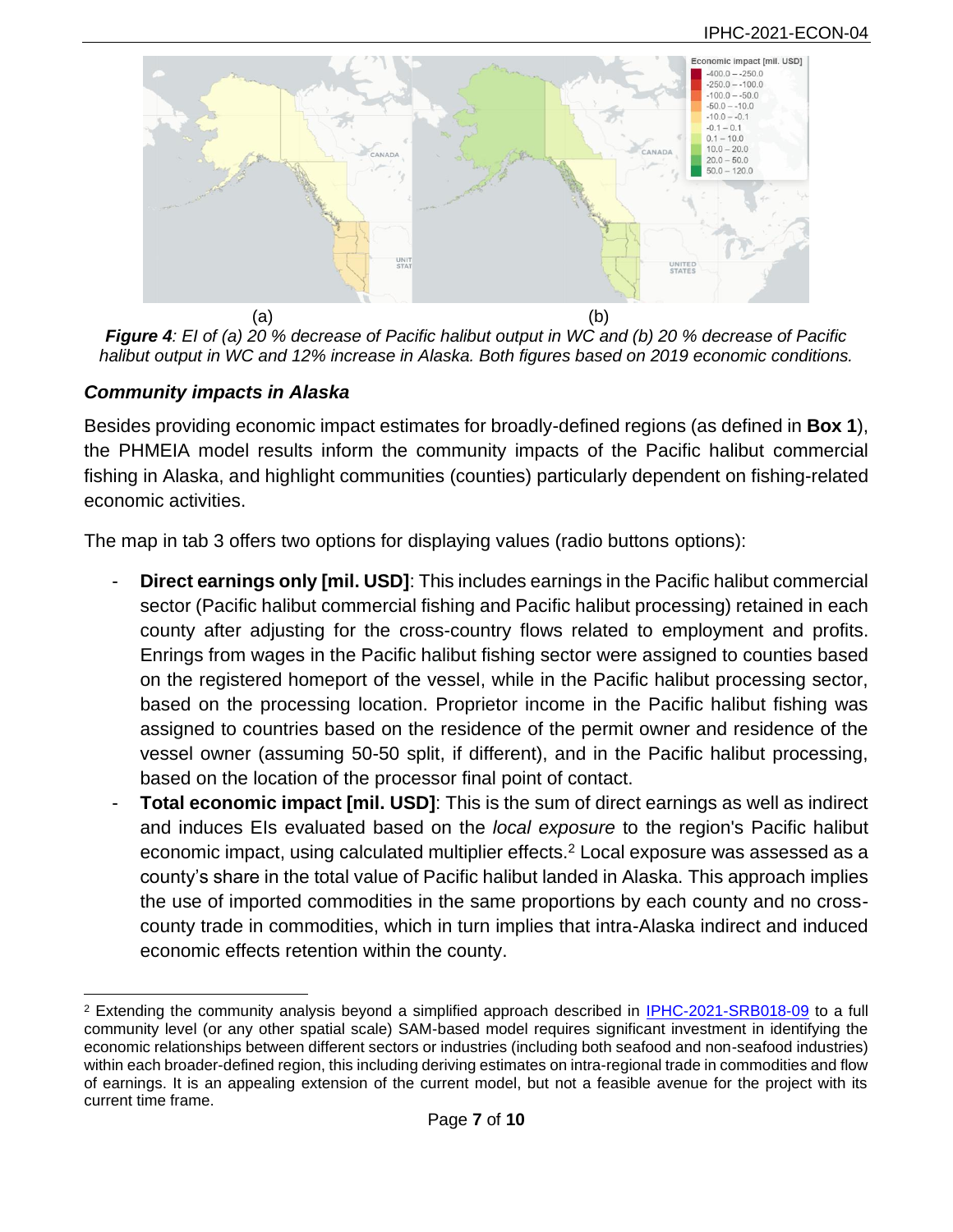The displayed earnings/EI are in absolute values for the selected Pacific halibut output in Alaska<sup>3</sup> (in mil USD, slider in the left-hand side panel) given economic conditions in the selected year (select box on the left-hand side panel). Greyed areas indicate counties that did not have a sufficient number of observations to preserve the confidentiality of the Pacific halibut direct users.

When selecting *Adjust outputs by IPHC regulatory area*, instead of selecting output in terms of value, the user can select harvest volume by IPHC regulatory area based on which the results are calculated.

Community effects assessment is currently limited to Alaska. The feasibility of a similar assessment for other regions (British Columbia, US West Coast) is currently under investigation.

## *Example 3*

<span id="page-7-0"></span>[Example 3](#page-7-0) focuses on the displaying impact of commercial fishing in Alaska on Alaskan households by county. Note that the impact outside Alaska is omitted here.

- 1. Select tab  $\rightarrow$  Community impacts in AK
- 2. Select year  $\rightarrow$  2019
- 3. Change the position of the slider Pacific halibut output commercial fishing, Alaska [mil.  $USD$ ]  $\rightarrow$  90 (same as in [Example 1\)](#page-3-1)

The default display following the adjustment of the Pacific halibut output is the impact on direct earnings. This includes impact on wages and profits in both Pacific halibut commercial fishing and Pacific halibut processing sector. Note that the community impacts are displayed in absolute terms, as opposed to deviation from the status quo [\(Example 1\)](#page-3-1).

4. Select  $\rightarrow$  Total economic impact [mil. USD]

The displayed values are now adjusted for indirect and induced EIs evaluated based on each county's *local exposure* to the region's Pacific halibut economic impact.

5. Select  $\rightarrow$  Adjust outputs by IPHC regulatory areas

Selecting this option allows the user to display direct earnings/total economic impact calculated based on output in terms of volume (in 1000 lbs, net weight) by IPHC regulatory area. Under each numeric box, the comment section will indicate how the selected value compares with the status quo for the area.

Note that selecting the same number in different numeric boxes will have a different outcome (**[Figure 5](#page-8-0)**). For example, 2000 under 2C (representing 2 mil. lbs) results in USD 2.6 mil in direct earnings, majority of which in Petersburg county, while 2000 under 4B results in USD 2.0 mil. in earnings, predominately affecting Aleutians West county.

<sup>3</sup> This includes Pacific halibut harvested in IPHC regulatory areas 2C, 3A, 3B and 4A-E even if landed outside Alaska.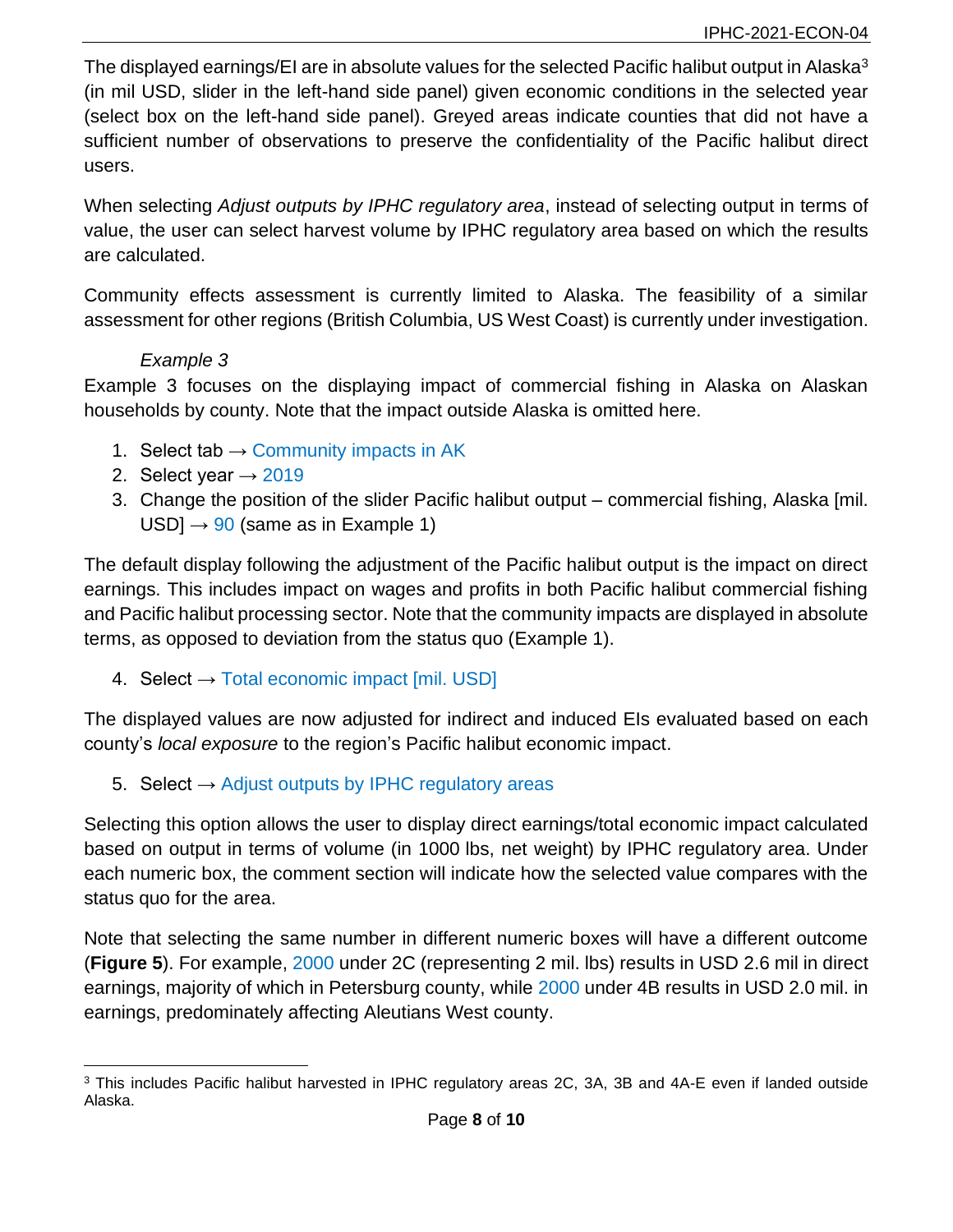Information for some countries cannot be displayed because of the confidentiality restrictions (counties in grey). However, the direct earnings/total economic impact for these counties is included in the total for all regions displaying in the text below numeric input boxes.



<span id="page-8-0"></span>*Figure 5: Community impacts in terms of direct earnings based on (a) 2 mil. lbs output in 2C and (b) 2 mil. lbs output in 4B.*

# *Economic impact if the Pacific halibut charter sector in Alaska*

An extended PHMEIA-r model accounts for the charter sector in Alaska. The preliminary estimates are presented in tab 4. The estimates focus on the economic impact of the charter sector on households, also providing a comparison with the economic impact on households of commercial fishing in Alaska. Six measures are specified:

- Economic impact on households in Alaska total in mil. USD: total economic impact (the sum of the direct, indirect, and induced EIs from changes to the Pacific halibut sector (commercial/charter); includes EI associated with the forward-linked Pacific halibut processing sector for the commercial sector) retained in Alaska
- Economic impact on households total in mil. USD: total economic impact in all regions, includes spillover effects to other regions
- Economic impact on households in Alaska USD per 1 USD of output: total economic impact retained in Alaska divided by the total output; for the charter sector, the total output is the estimated gross revenue
- Economic impact on households USD per 1 USD of output: total economic impact in all regions divided by the total output
- Economic impact on households in Alaska USD per 1 lb of removals: total economic impact retained in Alaska divided by the by the volume of removals by the sector (retained harvest plus discards); this measure intends to provide an estimate of an impact per lb of Pacific halibut removal counted against the harvest limits in the stock assessment.
- Economic impact on households USD per 1 lb of removals: total economic impact in all regions divided by the volume of removals by the sector.